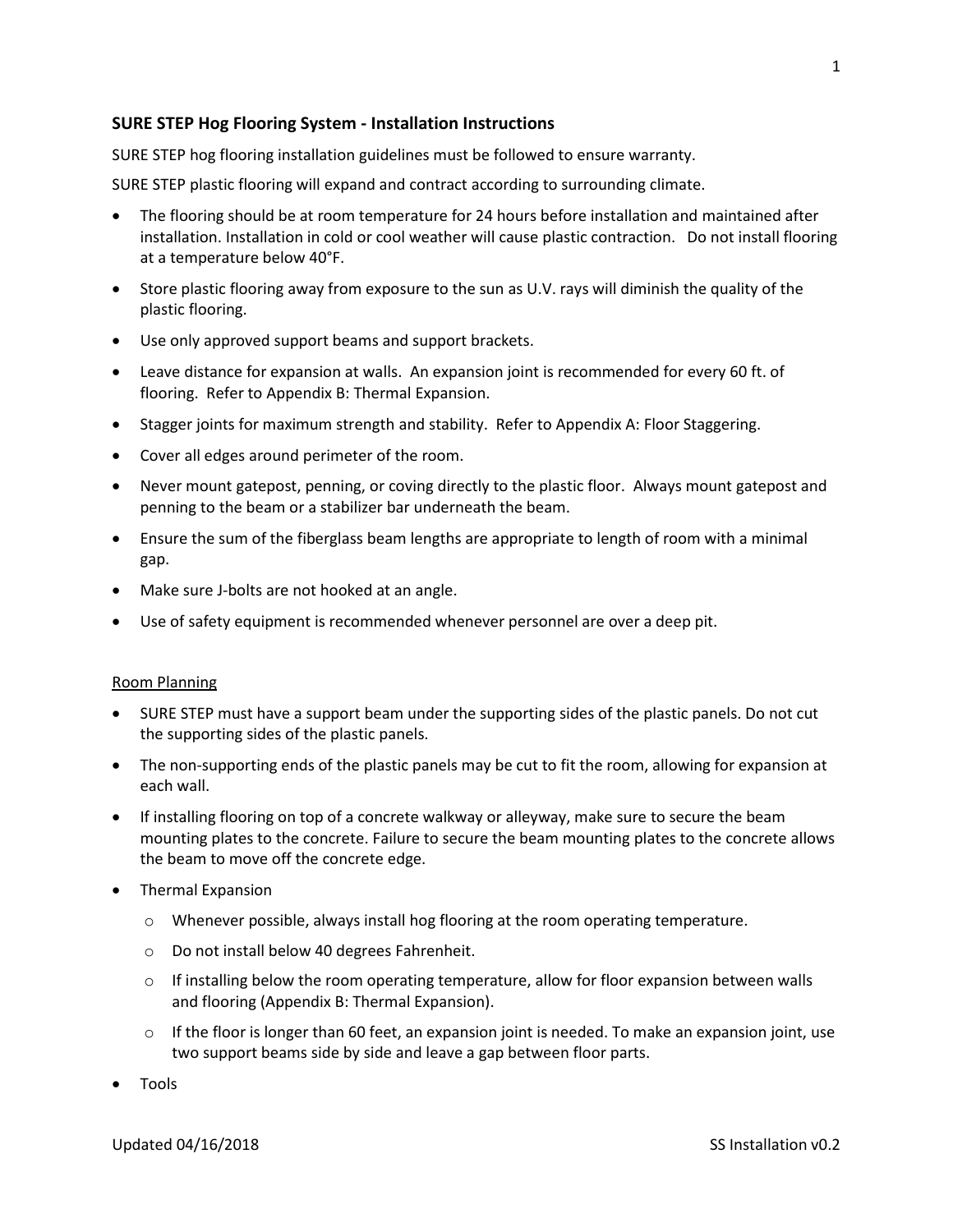- o Tape measure
- o SURE STEP flooring assembles by hand, but **if needed use only a rubber mallet**.
- $\circ$  Cutting can be done best with a table saw, or circular saw. Only the non-supporting ends of the plastic panels may be cut.

# NURSERY FLOOR

Step 1 - Install the fiberglass support beams.

- Lay out support beams across the pit  $12''$  apart for  $12''x12''$ ,  $18''$  apart for  $18''x12''$ , and  $24''$  apart for 24"x12".
- Install plastic beam mounting plate on each end of fiberglass beam or wherever the beam comes in contact with the concrete. Ensure mounting plates are flush with the end of the beam.
- The beam must have a minimum of 2" of the concrete ledge to rest on.
- The total gap of distance between beams stacked end to end across the length of the room must not be greater than the distance to prevent the beam from moving off a ledge. Ensure the sum of the fiberglass beam lengths are appropriate for the length of room with a minimal gap.

Step 2 - SURE STEP flooring must have a support beam under the supporting ends of each floor panel

- Lay out the first row on support beams from wall to wall to make sure configuration is adequate.
- Ensure each floor panel is completely laying on the beam. For second row, stagger the flooring at the joints for added strength. (Appendix A: Floor Staggering)
- Do not cut the supporting ends of the floor panels. The non-supporting ends of the panels can be cut to fit the room, allowing for expansion at each wall.
- Cover all edges around perimeter of the room.

## FARROWING FLOOR

Step 1 - Installing SURE STEP farrowing flooring:

- Lay out four support beams with end mounted end supports across the pit at appropriate spacing to accommodate plastic or cast floor. For example, for a 5'x7' crate the four support beams are spaced at 18", 24", 18".
- Install the plastic creep flooring. For example, for a 5'x7' crate install 7 18"x12" panel rows on each side leaving 24" between the rows for the cast parts.
- Install a 24" inch steel support bracket to be under the cast floor on the front and back.
- Install 24" cast flooring. For example, for a 5'x7' crate use 2 24"x42" flat cast. Bolt the cast pieces end to end using two stainless steel screws, flat washers and nylock nuts. Important, do not over tighten. Over tightening may cause cast iron to crack and result in part failure.
- Use J bolts to secure the farrowing crate to the steel support bracket.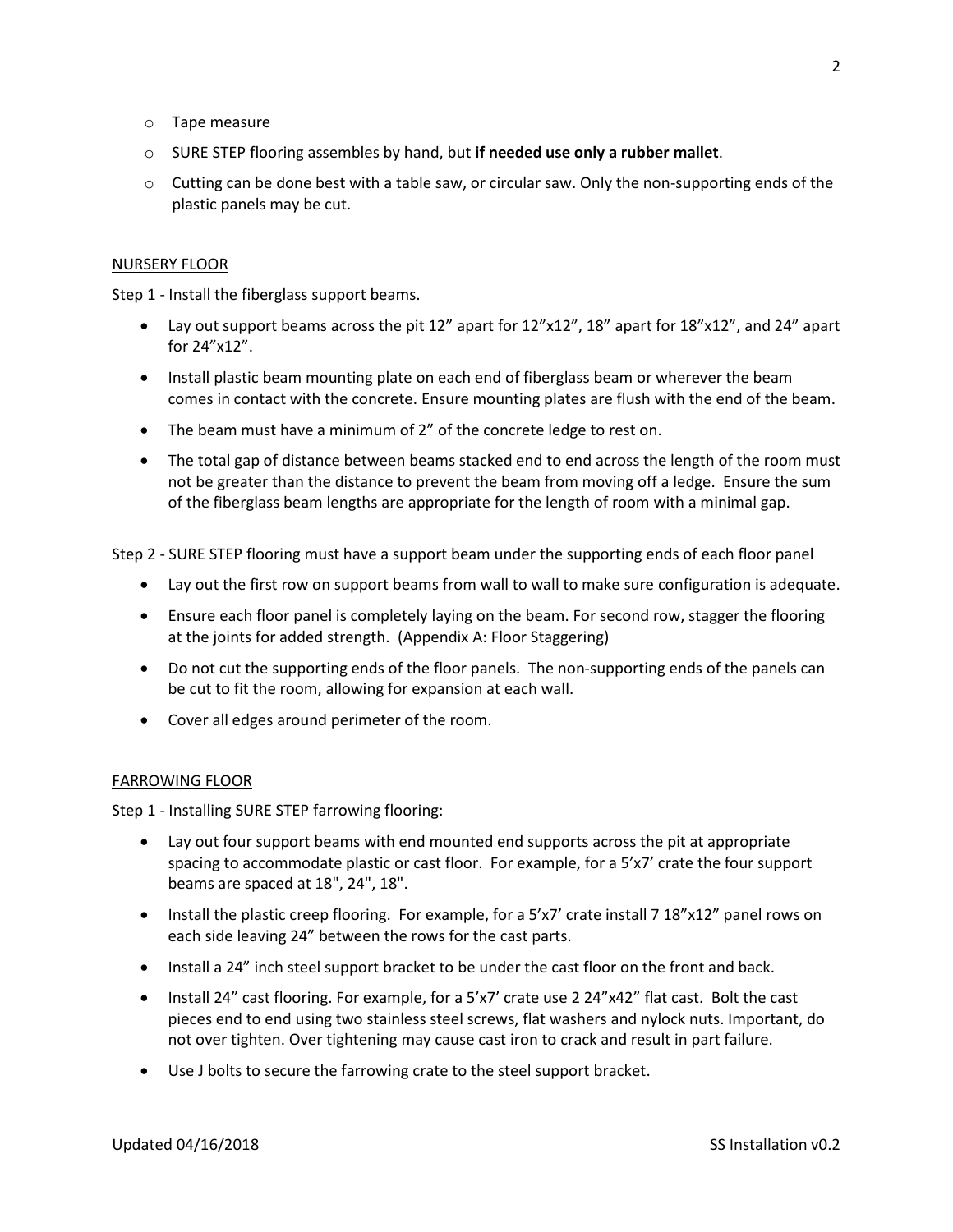Panel floor staggering for added stability.

18"x24" are offset every other row by 18"x12" panels



JD1824 (18"×24")

JD1218 (18"×12")